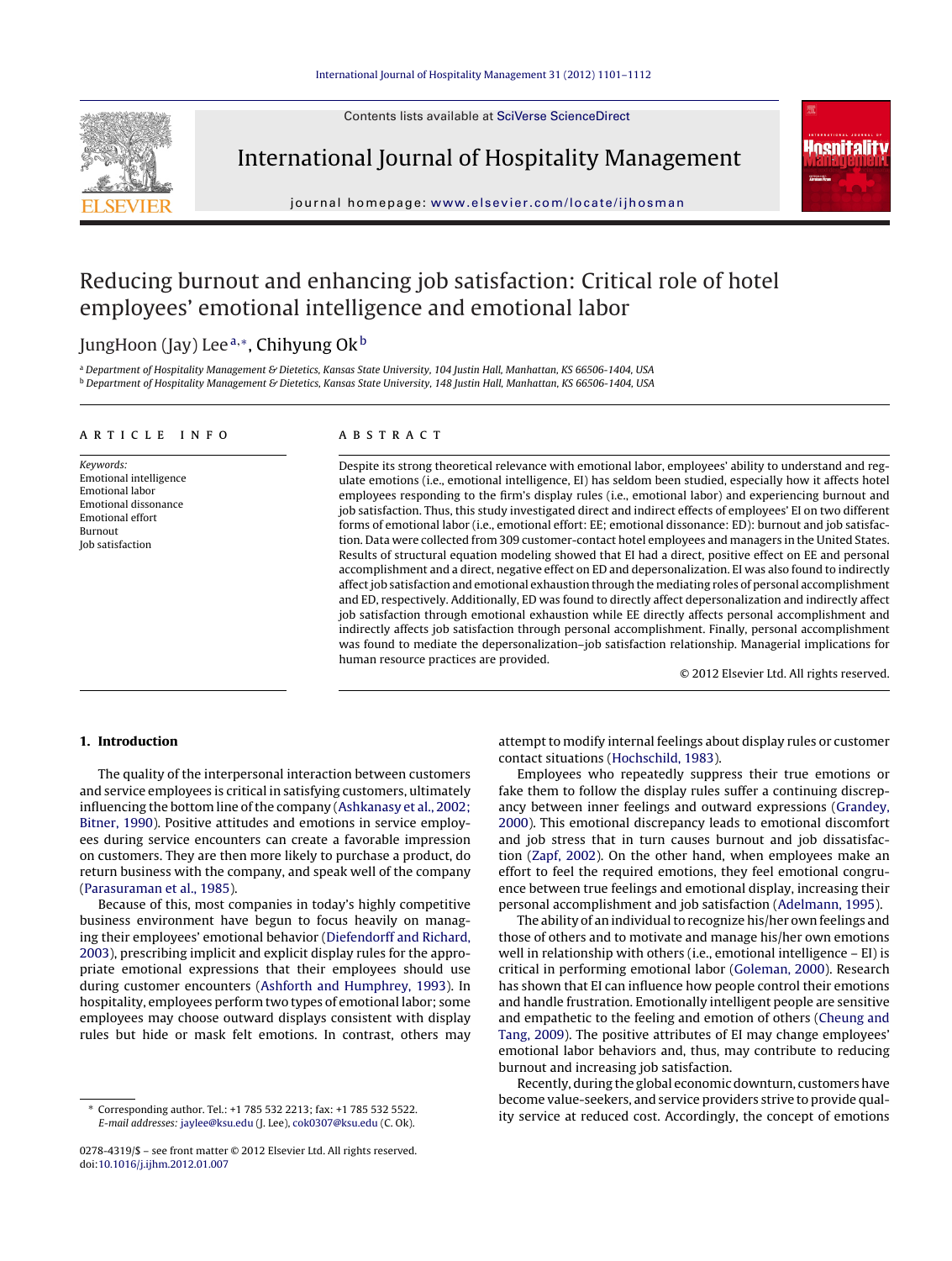at work has attracted the interest of researchers and practitioners alike ([Cartwright](#page--1-0) [and](#page--1-0) [Pappas,](#page--1-0) [2007\).](#page--1-0) However, research has focused more on showing direct associations of emotional labor with antecedents such as personal/job characteristics or consequences such as job related attitudes and behaviors (e.g., [Abraham,](#page--1-0) [1999;](#page--1-0) [Bakker](#page--1-0) [and](#page--1-0) [Heuven,](#page--1-0) [2006;](#page--1-0) [Brotheridge](#page--1-0) [and](#page--1-0) [Lee,](#page--1-0) [2002,](#page--1-0) [2003;](#page--1-0) [Chau](#page--1-0) et [al.,](#page--1-0) [2009;](#page--1-0) [Côté](#page--1-0) [and](#page--1-0) [Morgan,](#page--1-0) [2002;](#page--1-0) [Diefendorff](#page--1-0) et [al.,](#page--1-0) [2005;](#page--1-0) [Kim,](#page--1-0) [2008;](#page--1-0) [Zhang](#page--1-0) [and](#page--1-0) [Zhu,](#page--1-0) [2008\).](#page--1-0) Little empirical research has been devoted to an integrated view, examining antecedents of emotional labor that may further influence the outcomes of emotional labor ([Allen](#page--1-0) et [al.,](#page--1-0) [2010;](#page--1-0) [Austin](#page--1-0) et [al.,](#page--1-0) [2008;](#page--1-0) [Giardini](#page--1-0) [and](#page--1-0) [Frese,](#page--1-0) [2006\).](#page--1-0) Therefore, this study investigated the antecedent role of employees' EI on the links between emotional labor, burnout, and job satisfaction. Specifically, this study examined how employees' EI directly influences emotional effort(EE) and emotional dissonance (ED) and indirectly affects the three burnout dimensions and job satisfaction through emotional labor in the hotel setting.

In the hospitality industry, where face-to-face and voiceto-voice interactions between service providers and customers continually occur, employees are particularly vulnerable to the demands of emotional labor ([Pizam,](#page--1-0) [2004\).](#page--1-0) However, although current hotel human resources managers are aware of the concept of emotional labor, not many hotel organizations effectively implement strategies to control emotional labor and prevent burnout ([Johanson](#page--1-0) [and](#page--1-0) [Woods,](#page--1-0) [2008\).](#page--1-0) Thus, a deeper and clearer understanding of the EI-emotional labor process and its positive or negative consequences for employees is critical in attempting to create strategies for controlling emotional labor and its outcomes ([Johnson](#page--1-0) [and](#page--1-0) [Spector,](#page--1-0) [2007\).](#page--1-0) Thus, the comprehensive view of the interactions among EI, emotional labor, burnout, and job satisfaction in this study will provide hospitality practitioners and researchers with insights into the process of EI and how emotional labor affects hospitality employees' job attitudes and behaviors. With these insights, they may also develop and implement effective employee support programs and policies associated with EI, emotional labor, burnout, and job satisfaction.

#### **2. Conceptual background and hypotheses**

#### 2.1. Emotional intelligence

[Salovey](#page--1-0) [and](#page--1-0) [Mayer](#page--1-0) [\(1990\)](#page--1-0) first introduced the concept of EI, as separate from general intelligence, and their later definition [\(Mayer](#page--1-0) [and](#page--1-0) [Salovey,](#page--1-0) [1997\)](#page--1-0) is the most widely accepted one in research on emotional labor ([Carmeli](#page--1-0) [and](#page--1-0) [Josman,](#page--1-0) [2006\):](#page--1-0)

". . . the ability to perceive emotions, to access and generate emotions so as to assist thoughts, to understand emotions and emotional knowledge, and to reflectively regulate emotions so as to promote emotional and intellectual growth" [\(Mayer](#page--1-0) [and](#page--1-0) [Salovey,](#page--1-0) [1997,](#page--1-0) p. 5).

[Mayer](#page--1-0) [and](#page--1-0) [Salovey](#page--1-0) [\(1997\)](#page--1-0) conceptualized EI in four dimensions: (1) appraisal of emotion in self, (2) appraisal and recognition of emotion in others, (3) regulation of emotion in self, and (4) use of emotion to facilitate performance. Self-emotion appraisal reflects the ability to accurately perceive and appraise one's own deep emotions and to express these emotions naturally.Appraisal of others' emotions is the ability to accurately perceive and understand the internal and external emotions of others. Regulation of emotion involves managing, controlling, or altering emotions in specific directions to facilitate pleasant feelings, to enhance positive affective states during psychological distress. Use of emotion reflects the ability to make use of emotion for constructive activities and for personal performance ([Mayer](#page--1-0) [and](#page--1-0) [Salovey,](#page--1-0) [1997\).](#page--1-0)

#### 2.2. Display rule and emotional labor

Display rules refer to organizational standards prescribing the feelings and emotions displayed by an employee when providing service to customers [\(Diefendorff](#page--1-0) [and](#page--1-0) [Richard,](#page--1-0) [2003\).](#page--1-0) Employees should thus choose either to modify outward displays to be consistent with display rules or attempt to modify internal emotions to be consistent with display rules [\(Hochschild,](#page--1-0) [1983\).](#page--1-0) As such, emotional labor is defined as the labor to enhance, fake, or suppress emotions to comply with an organization's display rules ([Grandey,](#page--1-0) [2000\).](#page--1-0)

[Grandey](#page--1-0) [\(2000\)](#page--1-0) and [Kruml](#page--1-0) [and](#page--1-0) [Geddes](#page--1-0) [\(2000\)](#page--1-0) translated these responses into two related dimensions of emotional labor: emotional dissonance (ED) and emotional effort (EE). ED is the discrepancy between genuinely felt and feigned emotion ([Hochschild,](#page--1-0) [1983;](#page--1-0) [Kruml](#page--1-0) [and](#page--1-0) [Geddes,](#page--1-0) [2000\).](#page--1-0) ED occurs when employees fake, suppress, or amplify emotional expressions that differ from their true feelings. [Hochschild's](#page--1-0) [\(1983\)](#page--1-0) concept of surface acting, changing the emotional display but not the inner feelings, is conceptually interrelated with ED, and the two have been used interchangeably [\(Morris](#page--1-0) [and](#page--1-0) [Feldman,](#page--1-0) [1997;](#page--1-0) [Zapf,](#page--1-0) [2002\).](#page--1-0) According to [Giardini](#page--1-0) [and](#page--1-0) [Frese](#page--1-0) [\(2006\)](#page--1-0) and [Zapf](#page--1-0) [\(2002\),](#page--1-0) surface acting implies a state of ED because almost any employee in a job involving manipulating emotions will experience ED to some extent.

EE is an employee's attempt to actively change their internal thoughts and feelings to match the feelings they are expected or required to show ([Grandey,](#page--1-0) [2000;](#page--1-0) [Kruml](#page--1-0) [and](#page--1-0) [Geddes,](#page--1-0) [2000\).](#page--1-0) While ED is simple regulation of outward expressions of emotion, EE is an employee's endeavor to regulate his/her inner thoughts and feelings to produce genuine positive expressions in line with organizational requirements ([Kruml](#page--1-0) [and](#page--1-0) [Geddes,](#page--1-0) [2000\).](#page--1-0) EE is identical to Hochschild's emotional labor concept of deep acting: an attempt to invoke and actually feel the displayed emotions ([Brotheridge](#page--1-0) [and](#page--1-0) [Lee,](#page--1-0) [2002\).](#page--1-0) In both cases, employees actively try to internalize emotions required by display rules ([Kruml](#page--1-0) [and](#page--1-0) [Geddes,](#page--1-0) [2000\).](#page--1-0)

#### 2.3. Effect of emotional intelligence on emotional labor

Previous research has found that the functional attributes of EI are associated with emotional labor. According to [Mayer](#page--1-0) [and](#page--1-0) [Salovey](#page--1-0) [\(1995\),](#page--1-0) emotionally intelligent people tend to be more adaptive and flexible in regulating their emotions to be consistent to situational demands than those who are not. [Fabian](#page--1-0) [\(1999\)](#page--1-0) also argued that an employee who has the EI ability to monitor his or her emotional expression is aware of what emotions are expected and (un)acceptable in a given interpersonal interaction. An empirical study by [Modassir](#page--1-0) [and](#page--1-0) [Singh](#page--1-0) [\(2008\)](#page--1-0) revealed that those with high levels of EI tend to behave in ways that encourage positive emotional experiences, so they attempt to present emotions that please others (i.e., EE). Another study by [Lopes](#page--1-0) et [al.](#page--1-0) [\(2005\)](#page--1-0) suggested that people with higher levels of emotional labor have more positive social interactions with others; they tend to show concern for others, voluntarily help others, and be perceived as good peers or friends by others because they can comprehend social cues (i.e., emotional expression and behavior) in communication. [Lopes](#page--1-0) et [al.](#page--1-0) [\(2005\)](#page--1-0) also found that people who could regulate their emotions well can modulate emotions to affective states, use emotional strategies effectively, make good decisions in stressful situations, and use various skills necessary for effective social behavior. Such findings imply that those with high EI can more successfully align actual feelings to positive emotional display because they can quickly solve the conflict between felt and expressed emotions ([Carmeli,](#page--1-0) [2003\).](#page--1-0)

Previous research has also considered EI as an individual's capacity for emotional control and emotional labor as an expression of that capacity (e.g., [Mastracci](#page--1-0) et [al.,](#page--1-0) [2010;](#page--1-0) [Mikolajczak](#page--1-0) et [al.,](#page--1-0)